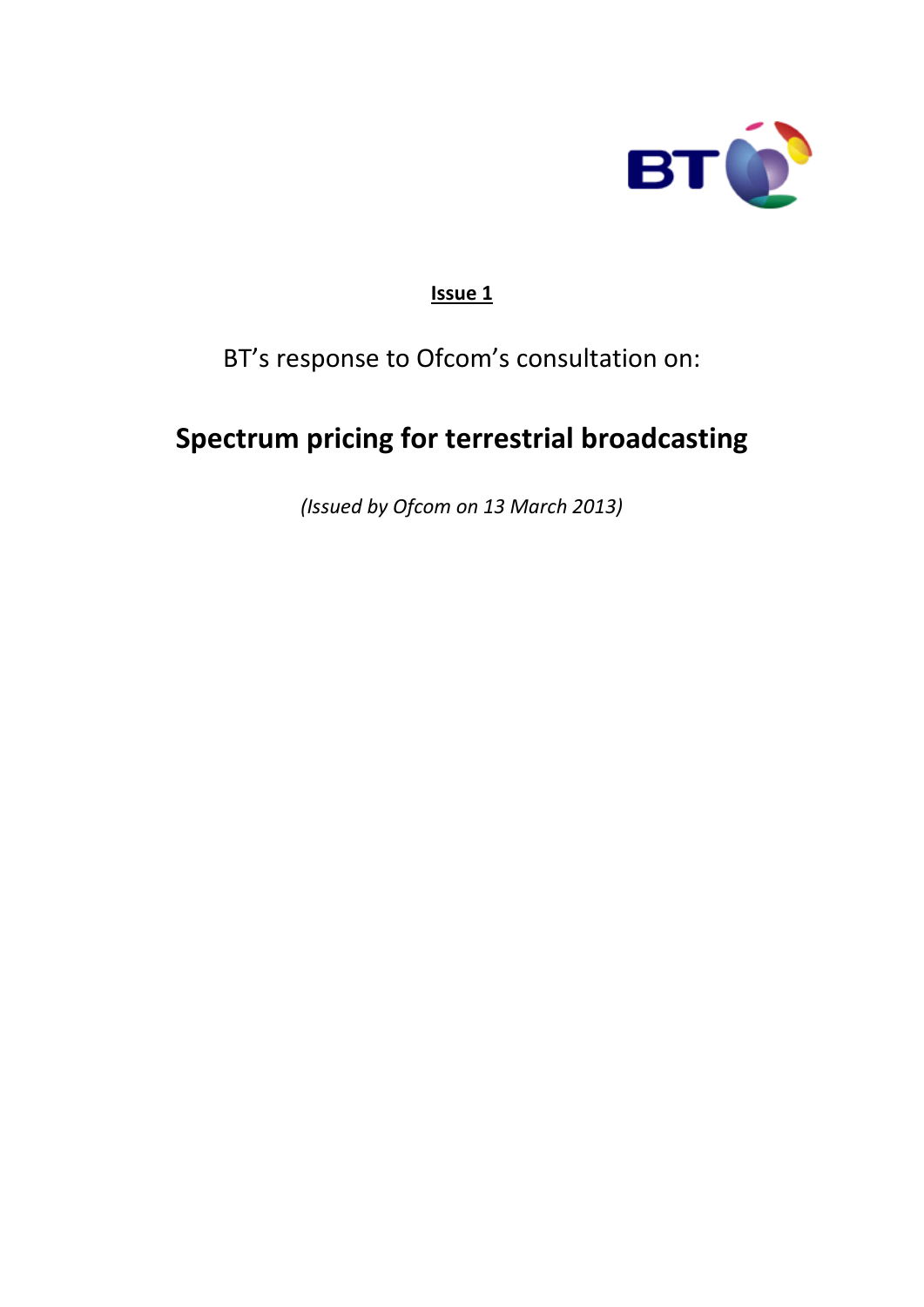#### **1. INTRODUCTION**

BT welcomes this opportunity to comment on Ofcom's proposals for how Spectrum Pricing shall be applied to spectrum used for broadcasting. We see this issue as closely related to a series of other consultations and long-term plans that Ofcom has underway. Our position is that the focus needs to be on achieving a smooth transition of the DTT platform from its current implementation to a future situation where it is consolidated into a smaller amount of contiguous spectrum (retaining the same number of multiplexes) whilst maintaining its appeal and affordability for consumers. This should enable release of further spectrum to mobile in the long-term if it is demonstrated that this is the highest value use following anticipated European harmonisation. In the very long-term the amount of spectrum needed for broadcasting is likely to reduce as alternative delivery mechanisms, especially fixed network superfast broadband, can provide an attractive substitute under the right commercial models.

It is important to find a balance in relation to charges for broadcasting spectrum that reflects the short-term "command and control" approach to managing the transition in use of the band, for which cost recovery based spectrum charges may be sufficient, and the longer term market based spectrum management regime where AIP may have an important role.

#### **2. RESPONSE TO CONSULTATION QUESTIONS**

#### *Question 1: Do you agree that the principle of applying AIP remains relevant to spectrum used for broadcasting?*

Yes, we agree that AIP is as relevant to broadcasting spectrum in the same way that it is relevant to many other spectrum uses. It is one important tool to promote efficient and optimal use of spectrum. However, as in other cases, the use of AIP needs to be considered carefully taking into account specific circumstances that may be relevant.

The terrestrial TV broadcasting spectrum band at 470 – 790 MHz has recently been subject to a strategic review by Ofcom. Subject to results of on-going European harmonisation discussions and additional national consultation, we understand that changes to the use of the band will be mandated by Ofcom. Notably, in the long-term Ofcom may release the 700MHz spectrum to mobile use and re-plan the digital TV platform in the remaining spectrum (including the cleared 600MHz spectrum that Ofcom recently has decided to make available temporarily for additional TV multiplexes).

The regulatory intervention to implement a long-term strategic plan for the TV band means that in the short-term it is subject to a high degree of "command and control", rather than market based spectrum management. This, together with the fact that the greatest efficiency gains in the broadcasting spectrum use will be dependent on consumers migrating to new equipment, will inevitably affect the timescales and suitability of AIP as a spectrum management tool in this instance. The right signals do need to be given to multiplex operators to use spectrum more efficiently. However, consumers also need to be allowed reasonable time to adopt more efficient technology, otherwise the accessibility and benefits of the digital TV platform would be diminished.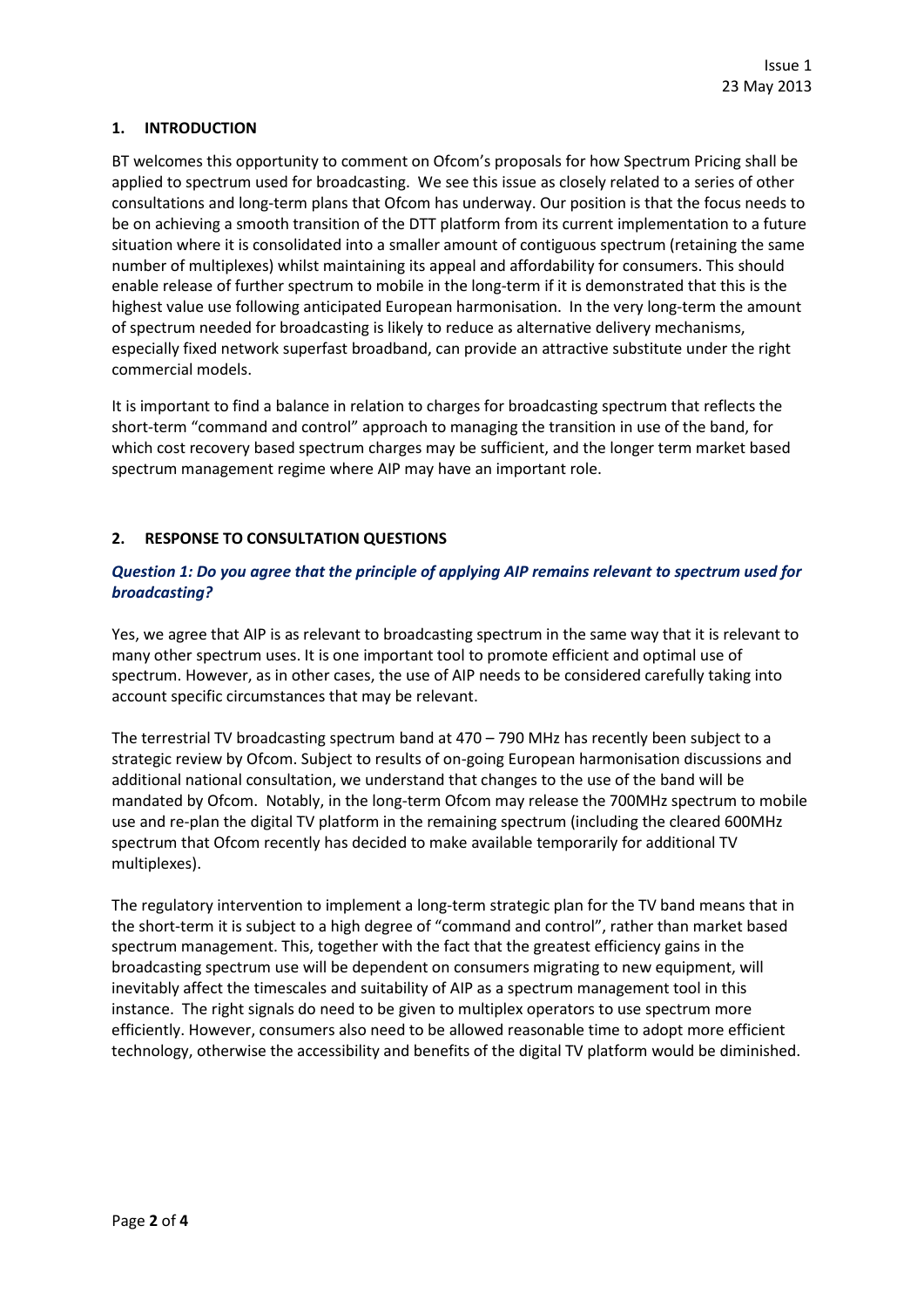#### *Question 2: Do you agree with our revised proposals to delay the introduction of AIP based on opportunity cost for national DTT multiplex operators until we have materially progressed our proposals for the future use of the UHF spectrum?*

In view of the special circumstances outlined above, it may be better to concentrate efforts on getting a strategic plan in place to achieve the changes that Ofcom wants to secure, namely: *(i)* the release of 700MHz spectrum if demonstrated to be of higher value for mobile use in the long-term following European harmonisation; and *(ii)* consolidating the digital TV platform in a smaller amount of spectrum than is used today while preserving the same number of multiplexes. Improving spectrum utilisation efficiency by making TV white spaces spectrum available for licence-exempt use, via a database system, and enabling unused 600MHz spectrum to be used for additional TV multiplexes in the short-term, are also important. Ofcom has mandated that new 600MHz multiplexes use the more efficient DVB-T2/MPEG4 technology and this should encourage consumers to move to compatible equipment and possibly new aerials that cover the full TV band, which should help in the consolidation of the terrestrial TV platform in to a smaller amount of spectrum in the long-term.

Under these special circumstances it is unclear how AIP will in the short-term lead to more efficient use of the broadcasting spectrum and the increased spectrum costs may tend to take money away from content production. We therefore agree with Ofcom's proposal to defer introduction of AIP for terrestrial digital TV multiplexes in the period where the terrestrial TV platform is being re-planned.

We agree that full AIP should in time be applied for spectrum used for national DTT broadcasting. In the longer term the availability and take-up of superfast broadband, and the penetration of suitable consumer equipment to receive TV services over the internet, will provide an attractive alternative means of delivering TV content that could provide an attractive means to free up terrestrial broadcasting spectrum for applications such as mobile.

#### *Question 3: Do you agree with our proposals to apply a fee for spectrum used for national DTT, in the meantime, based on the cost of administration instead?*

Yes we agree with this approach.

#### *Question 4: Do you agree that charges based on the costs of managing the spectrum should be applied to DAB radio and to local TV broadcasting?*

We understand that Ofcom's reason for not charging AIP for local TV multiplexes is based on the assumption that there is no excess demand for interleaved spectrum. The supporting study from Analysys Mason does not appear to consider the impact that local TV has in terms of reducing the amount of spectrum available for future TV White Spaces applications and the value associated with these applications. The impact on PMSE use is also not considered to be significant at present. Once the regulatory framework for TV white spaces is in place and experience has been gained of how these applications materialise, it may be appropriate to reconsider the relevance of AIP to local TV. Likewise, the success of local TV is yet to be demonstrated. For the time being we agree with Ofcom's proposal to base charges for the spectrum used by local TV multiplexes on cost recovery.

We have no evidence to provide in relation to alternative uses for DAB spectrum and how DAB spectrum should be priced. On the basis of the information Ofcom has provided we would agree that cost recovery may be appropriate at the present time.